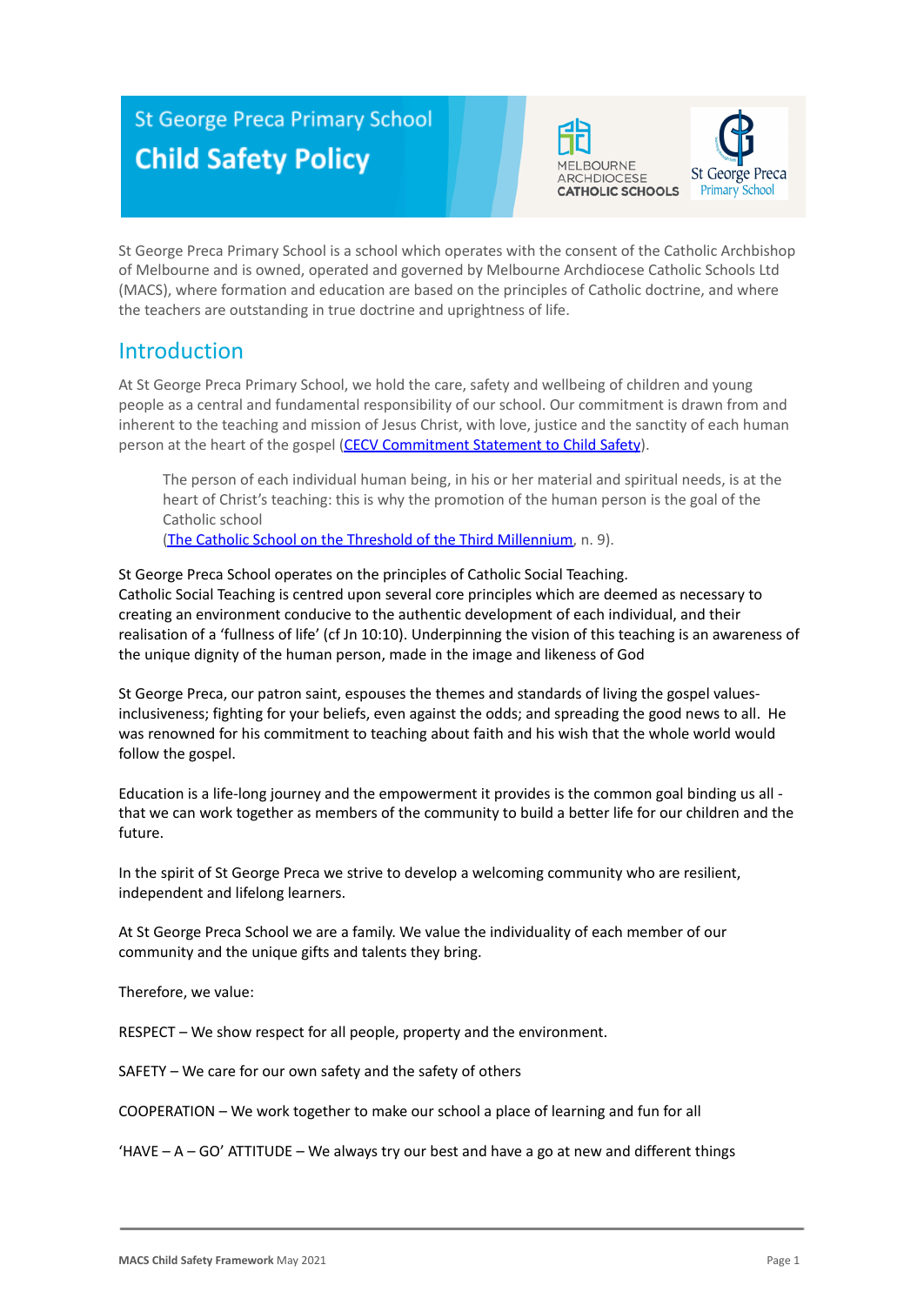### Purpose

The purpose of this Policy is to demonstrate the strong commitment of St George Preca Primary School to the care, safety and wellbeing of all students at our school. It provides an outline of the policies, procedures and strategies developed to keep students safe from harm, including all forms of abuse in our school environment, on campus, online and in other locations provided by the school.

This Policy takes into account relevant legislative requirements within the state of Victoria, including the specific requirements of the Child Safe Standards as set out in [Ministerial Order No. 870](http://www.gazette.vic.gov.au/gazette/Gazettes2016/GG2016S002.pdf).

This Policy applies to school staff, including school employees, volunteers, contractors and clergy. It should be read in conjunction with the following related school policies and procedures:

PROTECT: Identifying and Responding to Abuse – Reporting obligations

2. Child Safety Code of Conduct

Reportable Conduct Policy.

# **Principles**

Catholic schools have a moral, legal and mission-driven responsibility to create nurturing school environments where children and young people are respected, their voices are heard, and they are safe and feel safe ([CECV Commitment Statement to Child](https://www.cecv.catholic.edu.au/getmedia/b5d43278-51b9-4704-b45a-f14e50546a70/Commitment-Statement-A4.aspx) Safety).

The following principles underpin our commitment to child safety at St George Preca Primary School:

All students deserve, as a fundamental right, safety and protection from all forms of abuse and neglect.

Our school works in partnership with families and the community to ensure that they are engaged in decision-making processes, particularly those that have an impact on child safety and protection.

All students have the right to a thorough and systematic education in all aspects of personal safety, in partnership with their parents/carers.

All adults in our school, including teaching and non-teaching staff, clergy, volunteers and contractors, have a responsibility to care for children and young people, to positively promote their wellbeing and to protect them from any kind of harm or abuse.

The policies, guidelines and codes of conduct for the care, wellbeing and protection of students are based on honest, respectful and trusting relationships between adults and children and young people.

Policies and practices demonstrate compliance with legislative requirements and cooperation with the Church, governments, the police and human services agencies.

All persons involved in situations where harm is suspected or disclosed must be treated with sensitivity, dignity and respect.

Staff, clergy, volunteers, contractors, parents and students should feel free to raise concerns about child safety, knowing these will be taken seriously by school leadership.

Appropriate confidentiality will be maintained, with information being provided to those who have a right or a need to be informed, either legally or pastorally.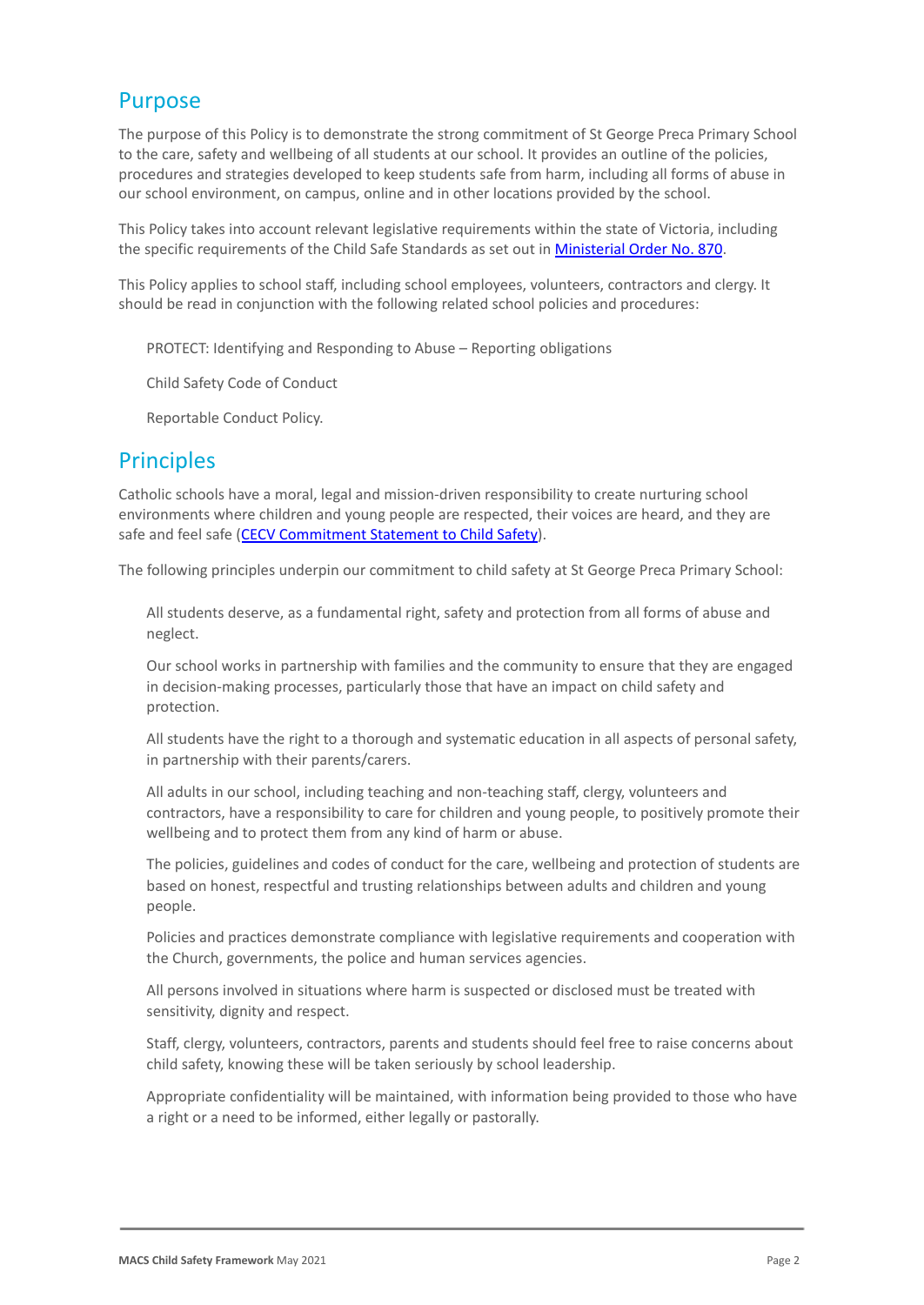# **Definitions**

**Child** means a child enrolled as a student at the school.

**Child abuse** includes:

any act committed against a child involving: a sexual offence an offence under section 49B(2) of the *Crimes Act* 1958 (grooming) the infliction, on a child, of: physical violence

serious emotional or psychological harm

serious neglect of a child ([Ministerial Order No.](http://www.gazette.vic.gov.au/gazette/Gazettes2016/GG2016S002.pdf) 870).

**Child safety** encompasses matters related to protecting all children from child abuse, managing the risk of child abuse, providing support to a child at risk of child abuse, and responding to incidents or allegations of child abuse [\(Ministerial Order No.](http://www.gazette.vic.gov.au/gazette/Gazettes2016/GG2016S002.pdf) 870).

**Child neglect** includes a failure to provide the child with an adequate standard of nutrition, medical care, clothing, shelter or supervision to the extent that the health and physical development of the child is significantly impaired or placed at serious risk ([PROTECT: Identifying and responding to all](http://www.cecv.catholic.edu.au/getmedia/ebe135a4-d1b3-48a0-81fe-50d4fc451bcd/Identifying-and-Responding-to-All-Forms-of-Abuse.aspx#page%3D27) forms [of abuse in Victorian schools](http://www.cecv.catholic.edu.au/getmedia/ebe135a4-d1b3-48a0-81fe-50d4fc451bcd/Identifying-and-Responding-to-All-Forms-of-Abuse.aspx#page%3D27)).

**Child physical abuse** generally consists of any non-accidental infliction of physical violence on a child by any person ([PROTECT: Identifying and responding to](https://www.cecv.catholic.edu.au/getmedia/ebe135a4-d1b3-48a0-81fe-50d4fc451bcd/Identifying-and-Responding-to-All-Forms-of-Abuse.aspx#page%3D15) all forms of abuse in Victorian schools).

**Child sexual abuse** is when a person uses power or authority over a child to involve them in sexual activity. It can include a wide range of sexual activity and does not always involve physical contact or force ([PROTECT: Identifying and responding to all](https://www.cecv.catholic.edu.au/getmedia/ebe135a4-d1b3-48a0-81fe-50d4fc451bcd/Identifying-and-Responding-to-All-Forms-of-Abuse.aspx#page%3D17) forms of abuse in Victorian schools).

**Emotional child abuse** occurs when a child is repeatedly rejected, isolated or frightened by threats, or by witnessing family violence (PROTECT: Identifying and [responding to all forms of abuse in Victorian schools](https://www.cecv.catholic.edu.au/getmedia/ebe135a4-d1b3-48a0-81fe-50d4fc451bcd/Identifying-and-Responding-to-All-Forms-of-Abuse.aspx#page%3D26)).

**Grooming** is when a person engages in predatory conduct to prepare a child for sexual activity at a later date. It can include communication and/or attempting to befriend or establish a relationship or other emotional connection with the child or their parent/carer ([PROTECT: Identifying and responding](https://www.cecv.catholic.edu.au/getmedia/ebe135a4-d1b3-48a0-81fe-50d4fc451bcd/Identifying-and-Responding-to-All-Forms-of-Abuse.aspx#page%3D20) [to all forms of abuse in Victorian schools\)](https://www.cecv.catholic.edu.au/getmedia/ebe135a4-d1b3-48a0-81fe-50d4fc451bcd/Identifying-and-Responding-to-All-Forms-of-Abuse.aspx#page%3D20).

**Mandatory reporting:** The legal requirement under the *Children, Youth and Families Act 2005* (Vic.) to protect children from harm relating to physical and sexual abuse. The Principal, registered teachers and early childhood teachers, school counsellors, religious clergy, medical practitioners and nurses at a school are mandatory reporters under this Act (PROTECT: [Identifying and responding to all forms of](http://www.cecv.catholic.edu.au/getmedia/ebe135a4-d1b3-48a0-81fe-50d4fc451bcd/Identifying-and-Responding-to-All-Forms-of-Abuse.aspx#page%3D8) [abuse in Victorian schools](http://www.cecv.catholic.edu.au/getmedia/ebe135a4-d1b3-48a0-81fe-50d4fc451bcd/Identifying-and-Responding-to-All-Forms-of-Abuse.aspx#page%3D8)).

**Reasonable belief:** When school staff are concerned about the safety and wellbeing of a child or young person, they must assess that concern to determine if a report should be made to the relevant agency. This process of considering all relevant information and observations is known as forming a reasonable belief. A 'reasonable belief' or a 'belief on reasonable grounds' is not the same as having proof, but is more than mere rumour or speculation. A reasonable belief is formed if a reasonable person in the same position would have formed the belief on the same grounds ([PROTECT: Identifying and](http://www.cecv.catholic.edu.au/getmedia/ebe135a4-d1b3-48a0-81fe-50d4fc451bcd/Identifying-and-Responding-to-All-Forms-of-Abuse.aspx#page%3D35) [responding to all forms of abuse in Victorian schools\)](http://www.cecv.catholic.edu.au/getmedia/ebe135a4-d1b3-48a0-81fe-50d4fc451bcd/Identifying-and-Responding-to-All-Forms-of-Abuse.aspx#page%3D35).

**Reportable conduct:** Five types of reportable conduct are listed in the *Child Wellbeing and Safety Act 2005* (Vic.) (as amended by the *Children Legislation Amendment (Reportable Conduct) Act 2017*). These include: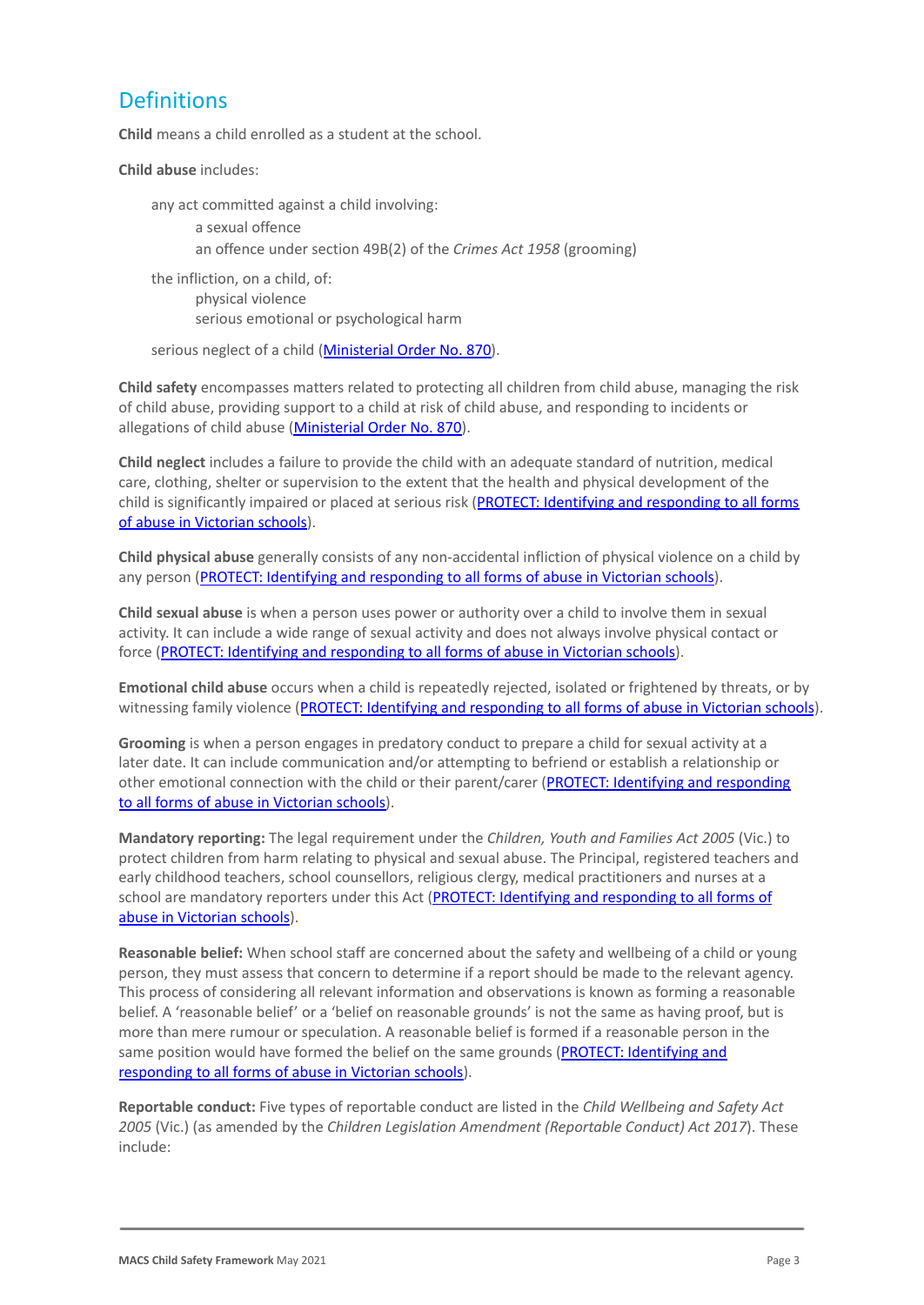sexual offences (against, with or in the presence of a child)

sexual misconduct (against, with or in the presence of a child)

physical violence (against, with or in the presence of a child)

behaviour that is likely to cause significant emotional or psychological harm

significant neglect.

**School environment** means any physical or virtual place made available or authorised by the school governing authority for use by a child during or outside school hours, including:

a campus of the school

online school environments (including email and intranet systems)

other locations provided by the school for a child's use (including, without limitation, locations used for school camps, sporting events, excursions, competitions and other events) ([Ministerial](http://www.gazette.vic.gov.au/gazette/Gazettes2016/GG2016S002.pdf) [Order No. 870](http://www.gazette.vic.gov.au/gazette/Gazettes2016/GG2016S002.pdf)).

**School staff** means an individual working in a school environment who is:

directly engaged or employed by a school governing authority

a volunteer or a contracted service provider (whether or not a body corporate or any other person is an intermediary)

a minister of religion [\(Ministerial Order No. 870](http://www.gazette.vic.gov.au/gazette/Gazettes2016/GG2016S002.pdf)).

### Policy commitments

All students enrolled at St George Preca Primary School have the right to feel safe and be safe. The wellbeing of children in our care will always be our first priority and we do not and will not tolerate child abuse. We aim to create a child-safe and child-friendly environment where children are free to enjoy life to the full without any concern for their safety. There is particular attention paid to the most vulnerable children, including Aboriginal and Torres Strait Islander children, children from culturally and/or linguistically diverse backgrounds, and children with a disability.

### **Our commitment to our students**

We commit to the safety and wellbeing of all children and young people enrolled in our school.

We commit to providing children and young people with positive and nurturing experiences.

We commit to listening to children and young people, and empowering them by taking their views seriously and addressing any concerns that they raise with us.

We commit to taking action to ensure that children and young people are protected from abuse or harm.

We commit to teaching children and young people the necessary skills and knowledge to understand and maintain their personal safety and wellbeing.

We commit to seeking input and feedback from students regarding the creation of a safe school environment.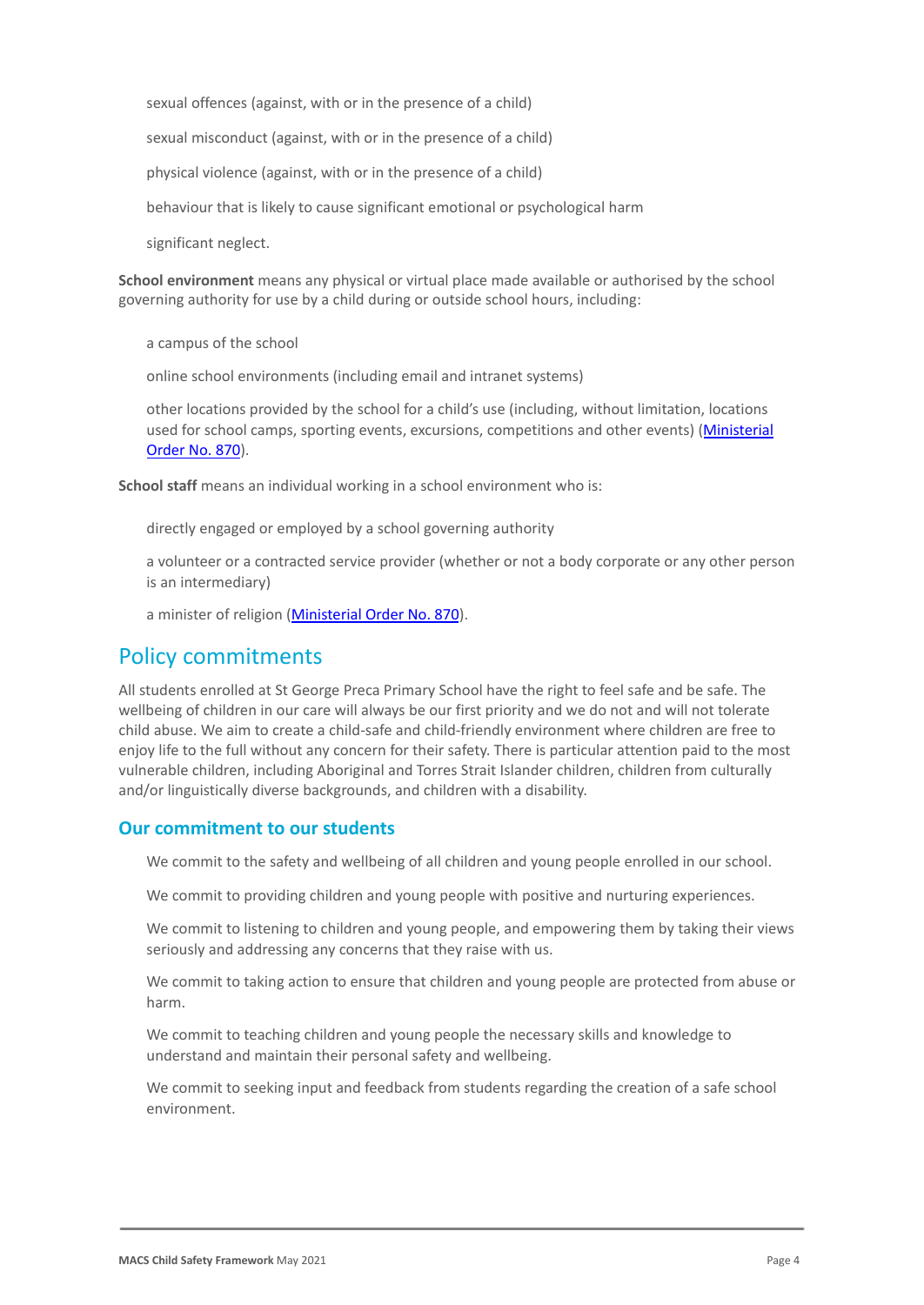#### **Our commitment to parents and carers**

We commit to communicating honestly and openly with parents and carers about the wellbeing and safety of their children.

We commit to engaging with, and listening to, the views of parents and carers about our child safety practice, policies and procedures.

We commit to transparency in our decision-making with parents and carers where it will not compromise the safety of children or young people.

We commit to acknowledging the cultural diversity of students and families, and being sensitive to how this may impact on student safety issues.

We commit to continuously reviewing and improving our systems to protect children from abuse.

### **Our commitment to our school staff (school employees, volunteers, contractors and clergy)**

We commit to providing all St George Preca Primary School staff with the necessary support to enable them to fulfil their roles. This will include regular and appropriate learning opportunities.

We commit to providing regular opportunities to clarify and confirm policy and procedures in relation to child safety, and young people's protection and wellbeing. This will include annual training in the principles and intent of the Child Safety Policy and Child Safety Code of Conduct, and staff responsibilities to report concerns.

We commit to listening to all concerns voiced by St George Preca Primary School staff, clergy, volunteers and contractors about keeping children and young people safe from harm.

We commit to providing opportunities for St George Preca Primary School school employees, volunteers, contractors and clergy to receive formal debriefing and counselling arising from incidents of the abuse of a child or young person.

### Responsibilities and organisational arrangements

Everyone employed or volunteering at St George Preca Primary School has a responsibility to understand the important and specific role they play individually and collectively to ensure that the wellbeing and safety of all students is at the forefront of all they do and every decision they make ([CECV Commitment Statement to Child Safety](https://www.cecv.catholic.edu.au/getmedia/b5d43278-51b9-4704-b45a-f14e50546a70/Commitment-Statement-A4.aspx)).

The school has allocated roles and responsibilities for child safety as follows:

*Mr Jim Sheedy (Principal)*

*Ms Aggi Parisi (Deputy Principal/Wellbeing/Occupational Health & Safety Officer)*

*Mr Davis Long (Deputy Principal/Learning Diversity*

#### **Guide to responsibilities of school leadership**

The Principal, the school governing authority and school leaders at St George Preca Primary School recognise their particular responsibility to ensure the development of preventative and proactive strategies that promote a culture of openness, awareness of and shared responsibility for child safety. Responsibilities include:

creating an environment for children and young people to be safe and to feel safe

upholding high principles and standards for all staff, clergy, volunteers and contractors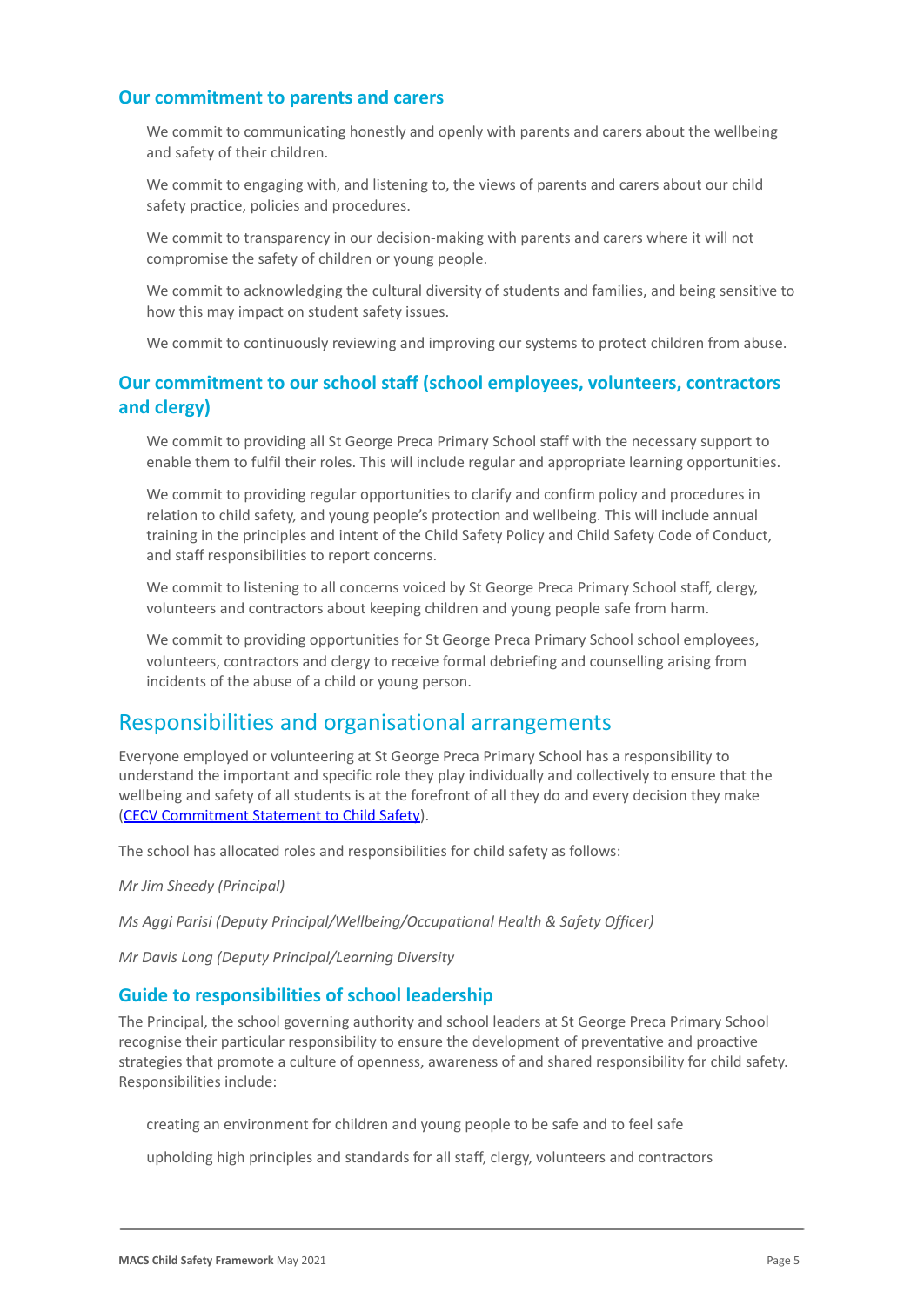promoting models of behaviour between adults and children and young people based on mutual respect and consideration

ensuring thorough and rigorous practices are applied in the recruitment, screening and ongoing professional learning of staff

ensuring that school personnel have regular and appropriate learning to develop their knowledge of, openness to and ability to address child safety matters

providing regular opportunities to clarify and confirm legislative obligations, policy and procedures in relation to children and young people's protection and wellbeing

ensuring the school meets the specific requirements of the Victorian Child Safe Standards as set out in [Ministerial Order No. 870](http://www.gazette.vic.gov.au/gazette/Gazettes2016/GG2016S002.pdf)

ensuring the school takes specific action to protect children from abuse in line with the three new criminal offences introduced under the *Crimes Act 1958* (Vic.) and in line with [PROTECT: Identifying](http://www.cecv.catholic.edu.au/getmedia/ebe135a4-d1b3-48a0-81fe-50d4fc451bcd/Identifying-and-Responding-to-All-Forms-of-Abuse.aspx) [and responding to all forms of abuse in Victorian](http://www.cecv.catholic.edu.au/getmedia/ebe135a4-d1b3-48a0-81fe-50d4fc451bcd/Identifying-and-Responding-to-All-Forms-of-Abuse.aspx) schools.

### **Guide to responsibilities of school staff**

Responsibilities of school staff (school employees, volunteers, contractors and clergy) include:

treating children and young people with dignity and respect, acting with propriety, providing a duty of care, and protecting children and young people in their care

following the legislative and internal school policies, procedures and processes in the course of their work, if they form a reasonable belief that a child or young person has been or is being abused or neglected

providing a physically and psychologically safe environment where the wellbeing of children and young people is nurtured

undertaking regular training and education in order to understand their individual responsibilities in relation to child safety, and the wellbeing of children and young people

assisting children and young people to develop positive, responsible and caring attitudes and behaviours which recognise the rights of all people to be safe and free from abuse

following the school's Child Safety Code of Conduct.

#### **Organisational arrangements**

The Principal has the overall leadership role in monitoring and responding to the policy, procedures and practices for child safety in St George Preca Primary School in accordance with this Policy

The school's Executive Team, consisting of the Principal and two Deputy Principals, are responsible for:

Overseeing child safety within the school.

Identifying and mitigating risks in child safety.

Implementation of school policies, procedures and practices and to identify professional learning.

Leadership Team Responsibilities

All members of the School's Leadership Team take their responsibility to protect students very seriously. Members of the School's Leadership Team take the lead in promoting an environment where students and young people feel safe, respected, valued and are capable and confident of reaching their full potential. St George Preca Catholic Primary School's Leadership Team is responsible for embedding a culture of child safety.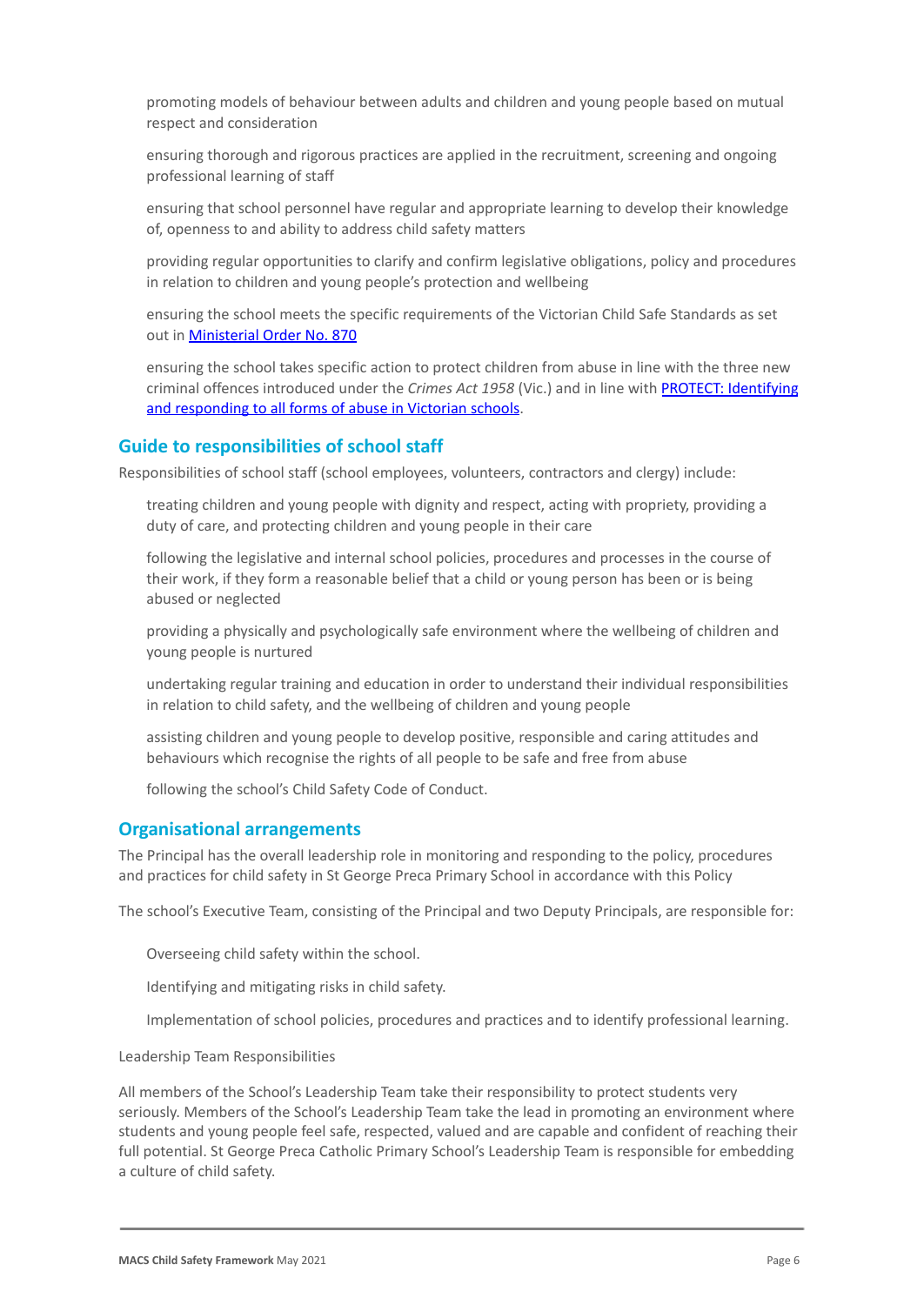St George Preca Primary School's website and newsletter will provide information to keep parents and carers informed of child safety commitments, procedures and arrangements.

# Expectation of our school staff – Child Safety Code of Conduct

At St George Preca Primary School, we expect school employees, volunteers, contractors and clergy to proactively ensure the safety of students at all times and to take appropriate action if there are concerns about the safety of any child at the school. All school staff must remain familiar with the relevant laws, the code of conduct, and policies and procedures in relation to child protection, and comply with all requirements. We have developed a **[Child Safety Code of Conduct](https://docs.google.com/document/d/165cDXE4-nMK5ZJAvDPchfZ0_LaNSpMoXBDnktCdVsk0/edit)** which recognises the critical role that school staff play in protecting the students in our care and establishes clear expectations of school employees, volunteers, contractors and clergy for appropriate behaviour with children in order to safeguard them against abuse and/or neglect.

Our Code also protects school staff through clarification of acceptable and unacceptable behaviour.

At St George Preca Primary School, we actively encourage all students to openly express their views and feel comfortable about giving voice to the things that are important to them.

We teach students about what they can do if they feel unsafe and enable them to understand, identify, discuss and report their concerns. We listen to and act on any concerns students, or their parents or carers, raise with us.

The curriculum design integrates appropriate knowledge and skills to enhance students' understanding of being safe. Teaching and learning strategies that acknowledge and support student agency and voice are implemented.

We have developed appropriate education about:

- $\geq$  Standards of behaviour for students attending our school
- ➢ Restorative Practices
- $\triangleright$  Healthy and respectful relationships (including sexuality)
- $\triangleright$  Resilience
- $\triangleright$  Child abuse awareness and prevention
- $\triangleright$  Cyber safety
- $\geq$  Zones of Regulation
- ➢ Positive Behaviour Management

# Reporting and responding

Our school records any child safety complaints, disclosures or breaches of the Child Safety Code of Conduct, and stores the records in accordance with security and privacy requirements. Our school complies with legal obligations that relate to managing the risk of child abuse under the *Children, Youth and Families Act 2005* (Vic.), the *Crimes Act 1958* (Vic.) and the recommendations of the *[Betrayal of](http://www.parliament.vic.gov.au/fcdc/article/1788) [Trust](http://www.parliament.vic.gov.au/fcdc/article/1788)* report.

Child protection reporting obligations fall under separate pieces of legislation with differing reporting requirements.

Our school's **PROTECT: Identifying and Responding to Abuse – Reporting obligations**

[SGP MACS - PROTECT Identifying and Responding to Abuse](https://docs.google.com/document/d/11Qvm2DOzKiDixpPotuyvuyQrktpDsYYKZcvamO1Z5ms/edit#heading=h.gjdgxs) Reporting Obligations June 2021, updated on 6 JULY 2021, sets out the actions required under the relevant legislation when there is a reasonable belief that a child at our school is in need of protection or a criminal offence has been committed, and provides guidance and procedures on how to make a report.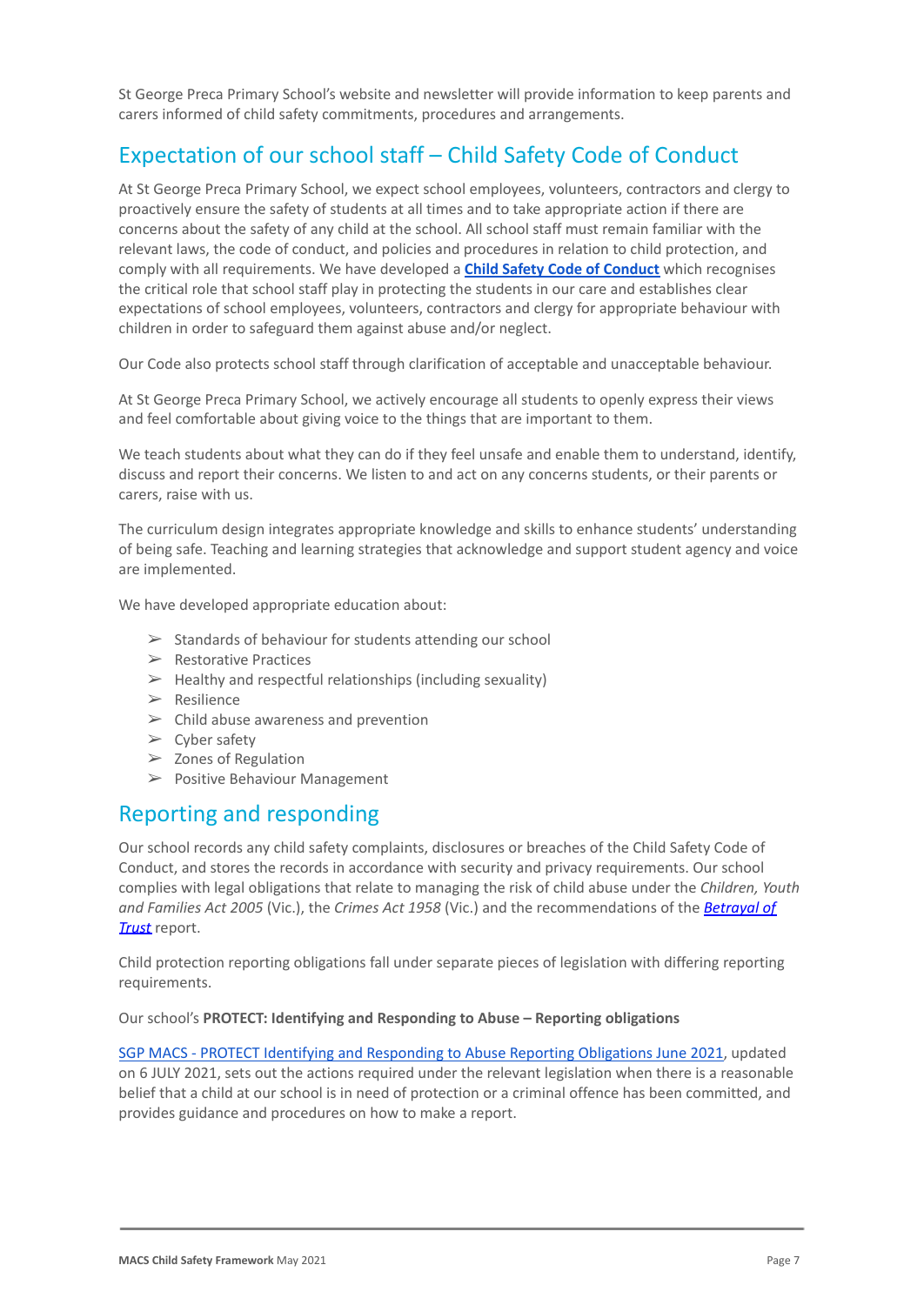Our policy assists staff, volunteers and families to:

identify the indicators of a child or young person who may be in need of protection

understand how a reasonable belief is formed

make a report of a child or young person who may be in need of protection

comply with mandatory reporting obligations under child protection law, and their legal obligations relating to child abuse and grooming under criminal law.

Our school has also established additional internal procedures and processes to help ensure that appropriate action is taken to respond to concerns about the wellbeing and/or safety of a student.

At St George Preca Primary School, if any member of our school community has concerns for a child's safety they need to discuss, they can notify the school Principal, either of the Deputy Principals who are the designated Child Safety Lead/Officers.

If the Principal or Deputy principals are not available, then it should be discussed with a member of the school leadership team. Alternatively, any member of the school community may report directly to the responsible authority.

The staff member, supported by the Principal or designated Child Safety Officers will follow the step-by-step guide to making a report as outlined in the [Four Critical Actions for Schools: Responding](https://www.education.vic.gov.au/Documents/about/programs/health/protect/FourCriticalActions_ChildAbuse.pdf) [to Incidents, Disclosures and Suspicions of Child](https://www.education.vic.gov.au/Documents/about/programs/health/protect/FourCriticalActions_ChildAbuse.pdf) Abuse.

# Screening and recruitment of school staff

St George Preca Primary School will apply thorough and rigorous screening processes in the recruitment of employees and volunteers involved in child-connected work. Our commitment to child safety and our screening requirements are included in all advertisements for such employee, contractor and volunteer positions, and all applicants are provided with copies of the school's Child Safety Code of Conduct and the Child Safety Policy.

Each job description for staff involved in child-connected work has a clear statement that sets out the requirements, duties and responsibilities regarding child safety for those in that role and the occupant's essential qualifications, experience and attributes in relation to child safety and wellbeing.

When recruiting and selecting employees, contractors and volunteers involved in child-connected work, we make all reasonable efforts to gather, verify and record the following information about any person we propose to engage:

confirm the applicant's Working with Children Check and National Police Check status and/or professional registration (as relevant)

obtain proof of personal identity and any professional or other qualifications

verify the applicant's history of work involving children

obtain references that address the applicant's suitability for the job and working with children.

We will also ensure that appropriate supervision or support arrangements are in place in relation to the induction of new school staff into the school's policies, codes, practices and procedures governing child safety and child-connected work.

We have procedures and processes for monitoring and assessing the continuing suitability of school staff to work with children, including regular reviews of the status of Working with Children Checks and staff professional registration requirements such as Victorian Institute of Teaching (VIT) registration.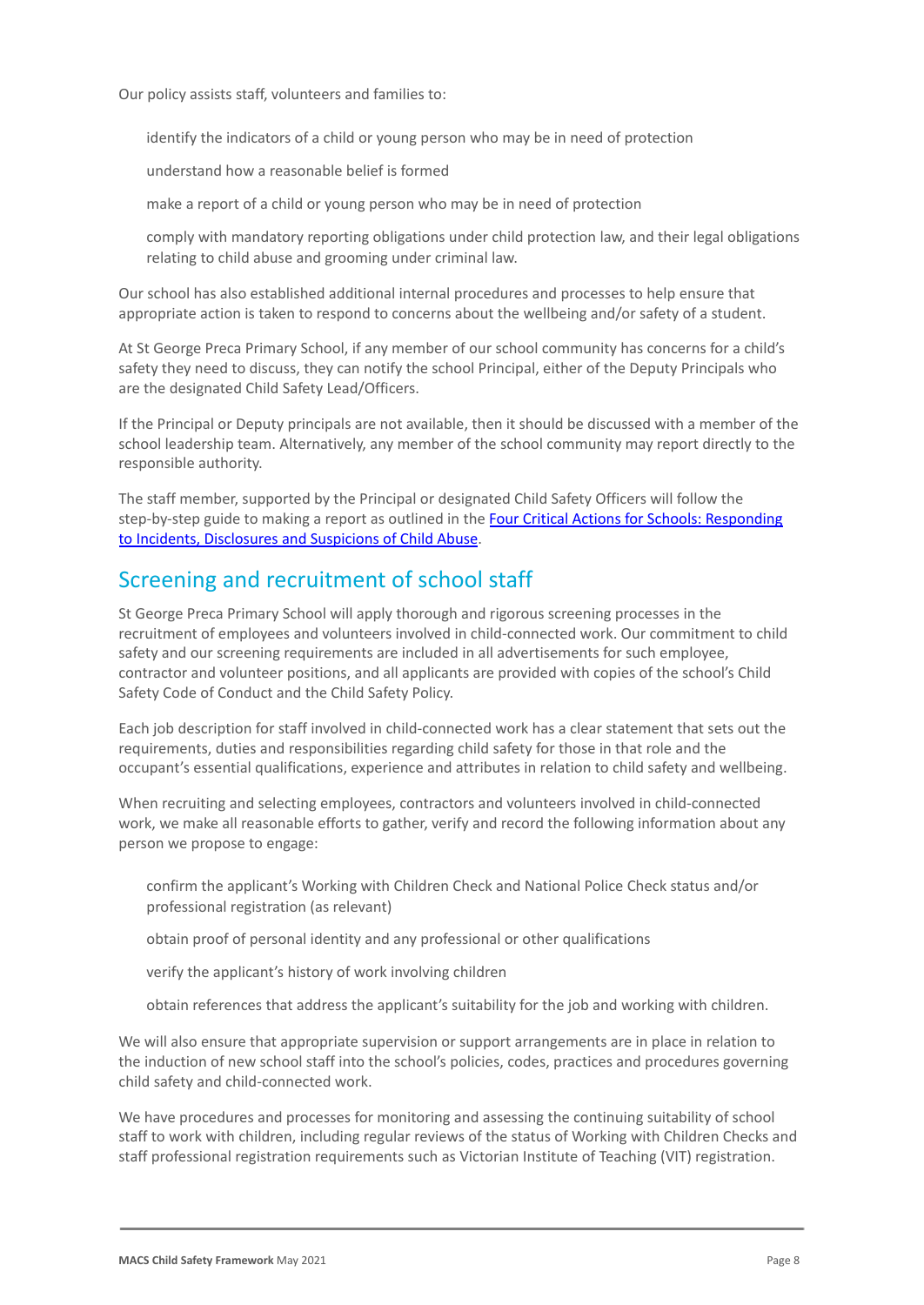St George Preca Primary School implements the following CECV guidelines:

- *● Guidelines on the Employment of Staff in Catholic Schools*
- *● Guidelines on the Engagement of Volunteers in Catholic Schools*
- *● Guidelines on the Engagement of Contractors in Catholic Schools* ● *NDIS/External Providers: Guidelines for Schools*.

# Child safety – education and training for school staff

St George Preca Primary School provides employees, volunteers and clergy with regular and appropriate opportunities to develop their knowledge of, openness to and ability to address child safety matters. This includes induction, ongoing training and professional learning to ensure that everyone understands their professional and legal obligations and responsibilities, and the procedures for reporting suspicion of child abuse and neglect.

At least annually, our professional learning and training addresses:

staff's individual and collective obligations and responsibilities for managing the risk of child abuse

child abuse risks in the school environment

our school's current child safety standards.

Our child safety induction takes place during allocated staff meetings. A separate induction takes place for volunteers and external contractors.

### Risk management

At St George Preca Primary School, we are committed to proactively and systematically identifying and assessing risks to student safety across our whole school environment, and reducing or eliminating (where possible) all potential sources of harm. We document, implement, monitor and periodically review our risk management strategies for child safety, and ensure that the strategies change as needed and as new risks arise.

All school visitors including volunteers and external contractors are required to read and accept the stated school policy, procedures and protocols relevant to their work in the school on each occasion as stated in the [SGP visitor volunteer procedure.](https://drive.google.com/file/d/12lreV1S1qcXsEGas3tEtjrn4xL4Kef-E/view?usp=sharing) No one of these persons is able to enter the school buildings or grounds without completing this requirement at the school front office

reception.

● *Children, Youth and Families Act 2005* (Vic.) ● *Child Wellbeing and Safety Act 2005* (Vic.) ● *Working with Children Act 2005* (Vic.) *Education and Training Reform Act 2006 (Vic.)* ● *Education and Training Reform Regulations 2017* (Vic.) ● *Equal Opportunity Act 2010* (Vic.) ● *Privacy Act 1988* (Cth) ● *Crimes Act 1958* (Vic.) – Three new criminal offences have been introduced under this Act: